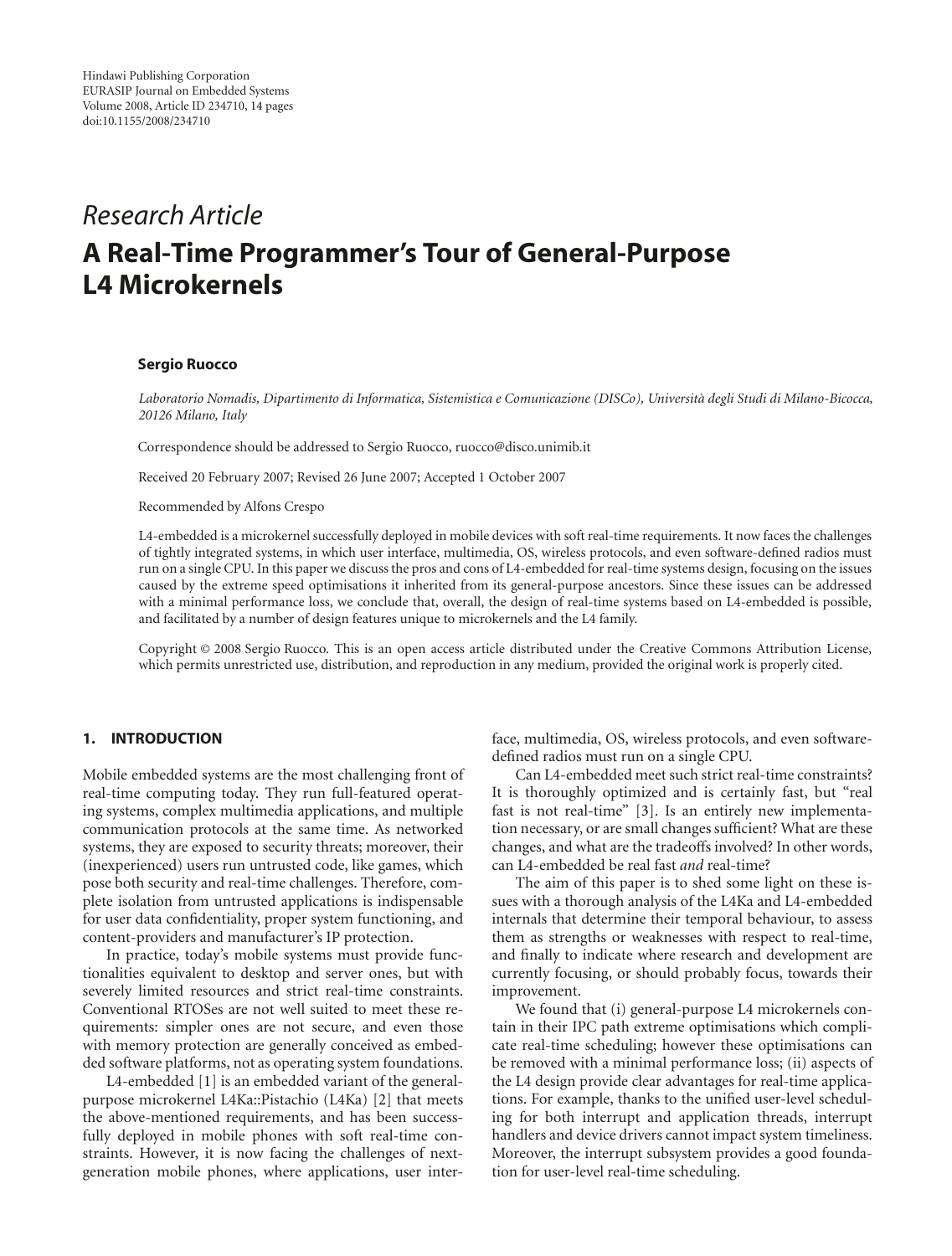Overall, although there is still work ahead, we believe that with few well-thought-out changes, general-purpose L4 microkernels can be used successfully as the basis of a significant class of real-time systems.

The rest of the paper is structured as follows. Section 2 introduces microkernels and the basic principles of their design, singling out the relevant ones for real-time systems. Section 3 describes the design of L4 and its API. Section 4 analyses L4-embedded and L4Ka internals in detail, their implications for real-time system design, and sketches future work. Finally, Section 5 concludes the paper.

# **2. MICROKERNELS**

Microkernels are minimalist operating system kernels structured according to specific design principles. They implement only the smallest set of abstractions and operations that require privileges, typically address spaces, threads with basic scheduling, and message-based interprocess communication (IPC). All the other features which may be found in ordinary monolithic kernels (such as drivers, filesystems, paging, networking, etc.) but can run in user mode are implemented in user-level servers. Servers run in separate protected address spaces and communicate via IPC and shared memory using well-defined protocols.

The touted benefits of building an operating system on top of a microkernel are better modularity, flexibility, reliability, trustworthiness, and viability for multimedia and real-time applications than those possible with traditional monolithic kernels [4]. Yet operating systems based on firstgeneration microkernels like Mach [5] did not deliver the promised benefits: they were significantly slower than their monolithic counterparts, casting doubts on the whole approach. In order to regain some performance, Mach and other microkernels brought back some critical servers and drivers into the kernel protection domain, compromising the benefits of microkernel-based design.

A careful analysis of the real causes of Mach's lacklustre performance showed that the fault was not in the microkernel approach, but in its initial implementation [6]. The first-generation microkernels were derived by scaling down monolithic kernels, rather than from clean-slate designs. As a consequence, they suffered from poorly performing IPC and excessive footprint that thrashed CPU caches and translation lookaside buffers (TLBs). This led to a second generation of microkernels designed from scratch with a minimal and clean architecture, and strong emphasis on performance. Among them are Exokernels [7], L4 [6], and Nemesis [8].

Exokernels, developed at MIT in 1994-95, are based on the idea that kernel abstractions restrict flexibility and performance, and hence they must be *eliminated* [9]. The role of the exokernel is to securely multiplex hardware, and export *primitives* for applications to freely implement the abstractions that best satisfy their requirements.

L4, developed at GMD in 1995 as a successor of L3 [10], is based on a design philosophy less extreme than exokernels, but equally aggressive with respect to performance. L4 aims to provide flexibility and performance to an operating system via the least set of privileged abstractions.

Nemesis, developed at the University of Cambridge in 1993–95, has the aim of providing quality-of-service (QoS) guarantees on resources like CPU, memory, disk, and network bandwidth to multimedia applications.

Besides academic research, since the early 1980s the embedded software industry developed and deployed a number of microkernel-based RTOSes. Two prominent ones are QNX and GreenHills Integrity. QNX was developed in the early 1980s for the 80x86 family of CPUs [11]. Since then it evolved and has been ported to a number of different architectures. GreenHills Integrity is a highly optimised commercial embedded RTOS with a preemptable kernel and low-interrupt latency, and is available for a number of architectures.

Like all microkernels, QNX and Integrity as well as many other RTOSes rely on user-level servers to provide OS functionality (filesystems, drivers, and communication stacks) and are characterised by a small size.<sup>1</sup> However, they are generally conceived as a basis to run embedded applications, not as a foundation for operating systems.

## *2.1. Microkernels and real-time systems*

On the one hand, microkernels are often associated with real-time systems, probably due to the fact that multimedia and embedded real-time applications running on resourceconstrained platforms benefit from their small footprint, low-interrupt latency, and fast interprocess communication compared to monolithic kernels. On the other hand, the general-purpose microkernels designed to serve as a basis for workstation and server Unices in the 1990s were apparently meant to address real-time issues of a different nature and a coarser scale, as real-time applications on general-purpose systems (typically multimedia) had to compete with many other processes and to deal with large kernel latency, memory protection, and swapping.

Being a microkernel, L4 has intrinsic provisions for real-time. For example, user-level memory pagers enable application-specific paging policies. A real-time application can explicitly pin the logical pages that contain time-sensitive code and data in physical memory, in order to avoid page faults (also TLB entries should be pinned, though).

The microkernel design principle that is more helpful for real-time is user-level device drivers [12]. In-kernel drivers can disrupt time-critical scheduling by disabling interrupts at arbitrary points in time for an arbitrary amount of time, or create deferred workqueues that the kernel will execute at unpredictable times. Both situations can easily occur, for example, in the Linux kernel, and only very recently they have started to be tackled [13]. Interrupt disabling is just one of the many critical issues for real-time in monolithic kernels. As we will see in Section 4.7, the user-level device driver model of L4 avoids this and other problems. Two other L4 features intended for real-time support are IPC timeouts, used for time-based activation of threads (on timeouts see

<sup>&</sup>lt;sup>1</sup> Recall that the "micro" in microkernel refers to its economy of concepts compared to monolithic kernels, not to its memory footprint.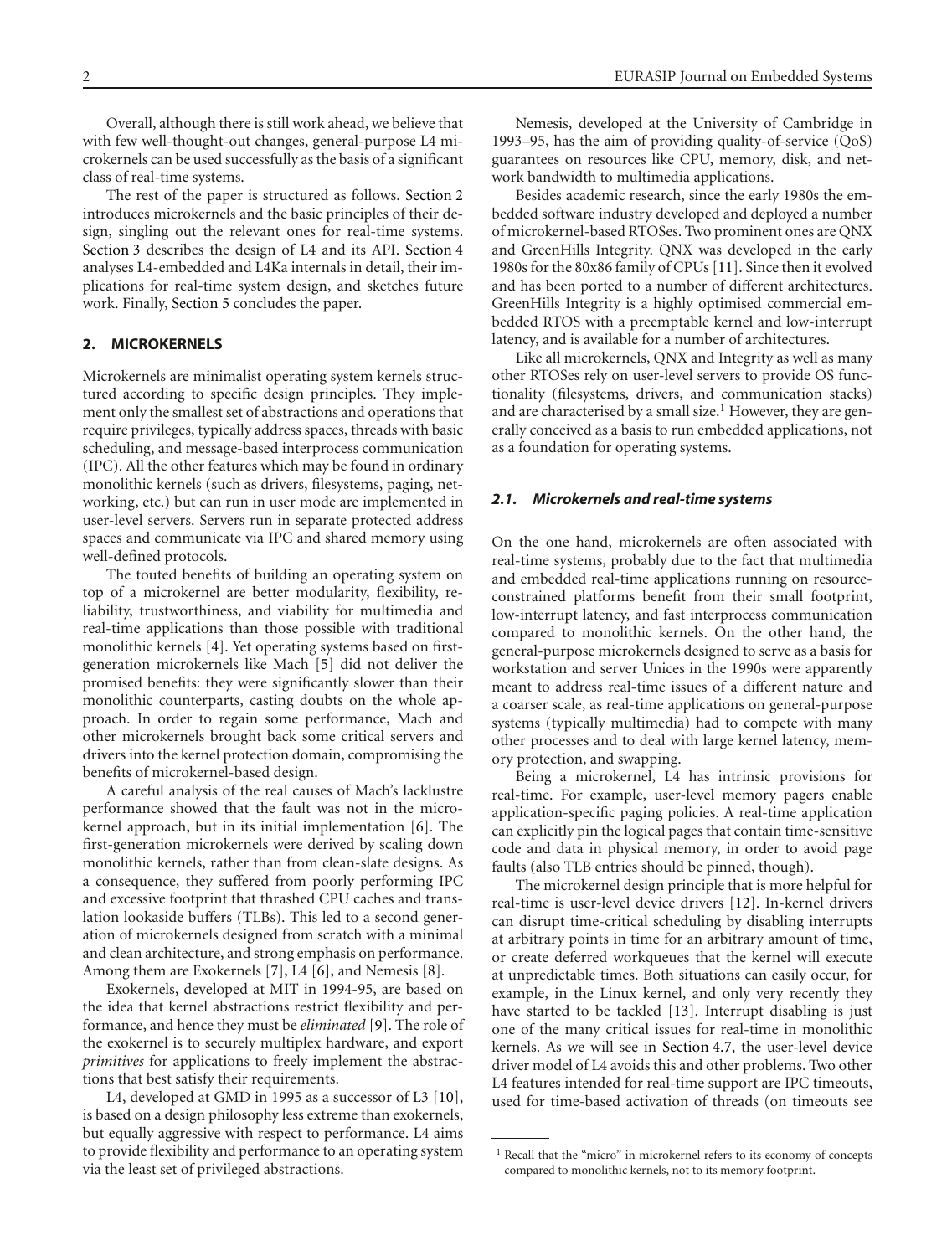Sections 3.5 and 4.1), and *preempters*, handlers for time faults that receive preemption notification messages.

In general, however, it still remains unclear whether the above-mentioned second-generation microkernels are well suited for all types of real-time applications. A first examination of exokernel and Nemesis scheduling APIs reveals, for example, that both hardwire scheduling policies that are disastrous for at least some classes of real-time systems and cannot be avoided from the user level. Exokernel's primitives for CPU sharing achieve "fairness [by having] applications pay for each excess time slice consumed by forfeiting a subsequent time slice" (see [14], page 32). Similarly, Nemesis' CPU allocation is based on a "simple QoS specification" where applications "specify neither priorities nor deadlines" but are provided with a "particular *share* of the processor over some short time frame" according to a (replaceable) scheduling algorithm. The standard Nemesis scheduling algorithm, named Atropos, "internally uses an earliest deadline first algorithm to provide this share guarantee. However, the deadlines on which it operates are *not* available to or specified by the application" [8].

Like many RTOSes, L4 contains a priority-based scheduler hardwired in the kernel. While this limitation can be circumvented with some ingenuity via user-level scheduling [15] at the cost of additional context-switches, "all that is wired in the kernel cannot be modified by higher levels" [16]. As we will see in Section 4, this is exactly the problem with some L4Ka optimisations inherited by L4-embedded, which, while being functionally correct, trade predictability and freedom from policies for performance and simplicity of implementation, thus creating additional issues that designers must be aware of, and which time-sensitive systems must address.

# **3. THE L4 MICROKERNEL**

L4 is a second-generation microkernel that aims at high flexibility and maximum performance, but without compromising security. In order to be fast, L4 strives to be small by design [16], and thus provides only the least set of fundamental abstractions and the mechanisms to control them: address spaces with memory-mapping operations, threads with basic scheduling, and synchronous IPC.

The emphasis of L4 design on smallness and flexibility is apparent in the implementation of IPC and its use by the microkernel itself. The basic IPC mechanism is used not only to transfer messages between user-level threads, but also to deliver interrupts, asynchronous notifications, memory mappings, thread startups, thread preemptions, exceptions and page faults. Because of its pervasiveness, but especially its impact on OS performance experienced with first-generation microkernels, L4 IPC has received a great deal of attention since the very first designs [17] and continues to be carefully optimised today [18].

#### *3.1. The L4 microkernel specification*

In high-performance implementations of system software there is an inherent contrast between maximising the performance of a feature on a specific implementation of an

architecture and its portability to other implementations or across architectures. L4 faced these problems when transitioning from 80486 to the Pentium, and then from Intel to various RISC, CISC, and VLIW 32/64 bit architectures.

L4 addresses this problem by relying on a specification of the microkernel. The specification is crafted to meet two apparently conflicting objectives. The first is to guarantee full compatibility and portability of user-level software across the matrix of microkernel implementations and processor architectures. The second is to leave to kernel engineers the maximum leeway in the choice of architecture-specific optimisations and tradeoffs among performance, predictability, memory footprint, and power consumption.

The specification is contained in a reference manual [19] that details the hardware-independent L4 API and 32/64 bit ABI, the layout of public kernel data structures such as the user thread control block (UTCB) and the kernel information page (KIP), CPU-specific extensions to control caches and frequency, and the IPC protocols to handle, among other things, memory mappings and interrupts at the user-level.

In principle, every L4 microkernel implementation should adhere to its specification. In practice, however, some deviations can occur. To avoid them, the L4-embedded specification is currently being used as the basis of a regression test suite, and precisely defined in the context of a formal verification of its implementation [20].

#### *3.2. The L4 API and its implementations*

L4 evolved over time from the original L4/x86 into a small family of microkernels serving as vehicles for OS research and industrial applications [19, 21]. In the late 1990s, because of licensing problems with then-current kernel, the L4 community started the Fiasco [22, 23] project, a variant of L4 that, during its implementation, was made preemptable via a combination of lock-free and wait-free synchronisation techniques [24]. DROPS [25] (Dresden real-time operating system) is an OS personality that runs on top of Fiasco and provides further support for real-time besides the preemptability of the kernel, namely a scheduling framework for periodic real-time tasks with known execution times distributions [26].

Via an entirely new kernel implementation Fiasco tackled many of the issues that we will discuss in the rest of the paper: timeslice donation, priority inversion, priority inheritance, kernel preemptability, and so on [22, 27, 28]. Fiasco solutions, however, come at the cost of higher kernel complexity and an IPC overhead that has not been precisely quantified [28].

Unlike the Fiasco project, our goal is not to develop a new real-time microkernel starting with a clean slate and freedom from constraints, but to analyse and improve the real-time properties of NICTA::Pistachio-embedded (L4-embedded), an implementation of the N1 API specification [1] already deployed in high-end embedded and mobile systems as a virtualisation platform [29].

Both the L4-embedded specification and its implementation are largely based on L4Ka::Pistachio version 0.4 (L4Ka) [2], with special provisions for embedded systems such as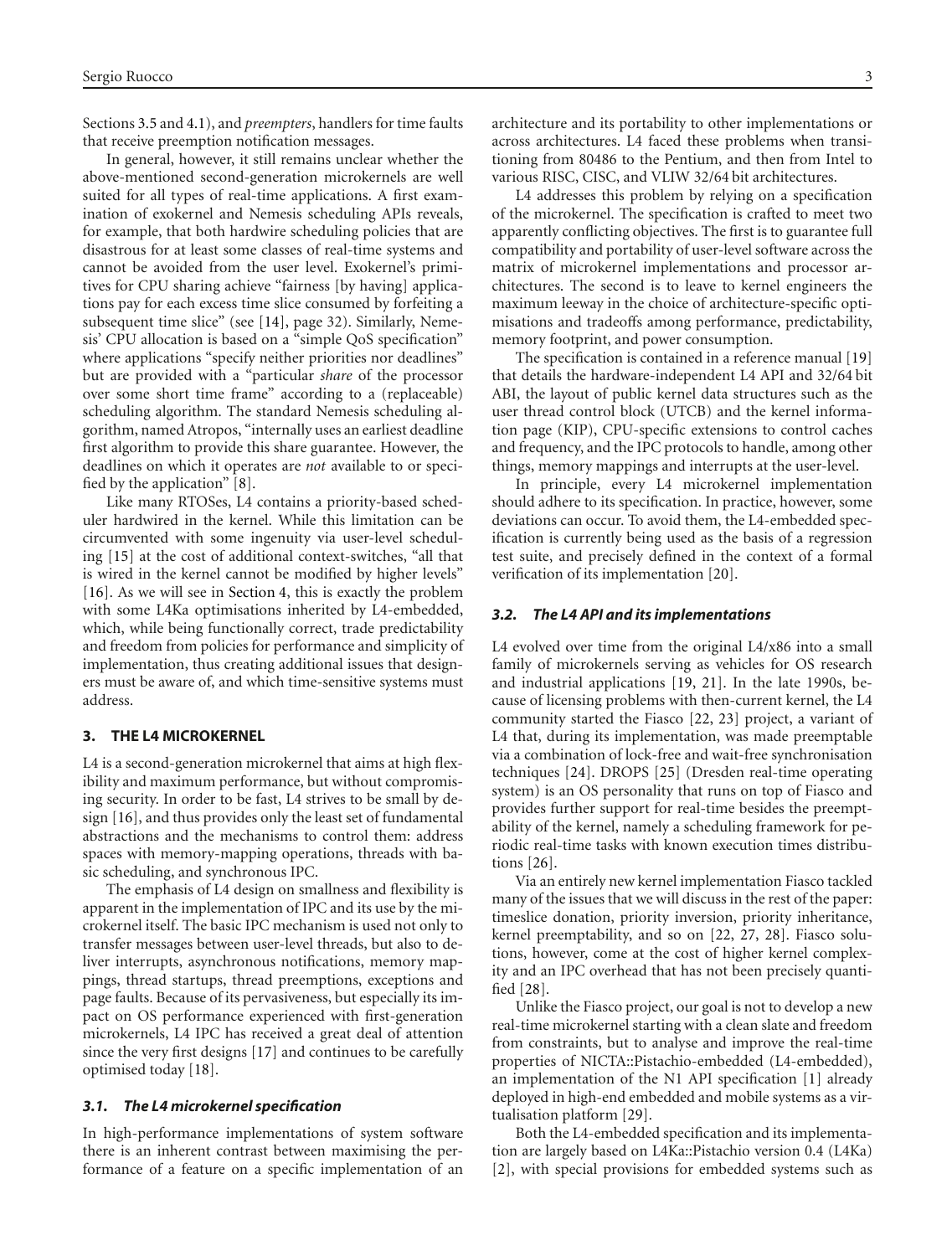a reduced memory footprint of kernel data structures, and some changes to the API that we will explain later. Another key requirement is IPC performance, because it directly affects virtualisation performance.

Our questions are the following ones: can L4-embedded support "as it is" real-time applications? Is an entirely new implementation necessary, or can we get away with only small changes in the existing one? What are these changes, and what are the tradeoffs involved?

In the rest of the paper, we try to give an answer to these questions by discussing the features of L4Ka and L4 embedded that affect the applications' temporal behaviour on uniprocessor systems (real-time on SMP/SMT systems entails entirely different considerations, and its treatment is outside the scope of this paper). They include scheduling, synchronous IPC, timeouts, interrupts, and asynchronous notifications.

Please note that this paper mainly focuses on L4Ka::Pistachio version 0.4 and L4-embedded N1 microkernels. For the sake of brevity, we will refer to them as simply L4, but the reader should be warned that much of the following discussion applies only to these two versions of the kernel. In particular, Fiasco makes completely different design choices in many cases. For reasons of space, however, we cannot go in depth. The reader should refer to the above-mentioned literature for further information.

## *3.3. Scheduler*

The L4 API specification defines a 256-level, fixed-priority, time-sharing round-robin (RR) scheduler. The RR scheduling policy runs threads in priority order until they block in the kernel, are preempted by a higher priority thread, or exhaust their timeslice. The standard length of a timeslice is 10 ms but can be set between  $\epsilon$  (the shortest possible timeslice) and  $\infty$  with the Schedule() system call. If the timeslice is different from  $\infty$ , it is rounded to the minimum granularity allowed by the implementation that, like  $\epsilon$ , ultimately depends on the precision of the algorithm used to update it and to verify its exhaustion (on timeslices see Sections 4.1, 4.4, and 4.5). Once a thread exhausts its timeslice, it is enqueued at the end of the list of the running threads of the same priority, to give other threads a chance to run. RR achieves a simple form of fairness and, more importantly, guarantees progress.

FIFO is a scheduling policy closely related to RR that does not attempt to achieve fairness and thus is somewhat more appropriate for real-time. As defined in the POSIX 1003.1b real-time extensions [30], FIFO-scheduled threads run until they relinquish control by yielding to another thread or by blocking in the kernel. L4 can emulate FIFO with RR by setting the threads' priorities to the same level and their timeslices to ∞. However, a maximum of predictability is achieved by assigning only one thread to each priority level.

# *3.4. Synchronous IPC*

L4 IPC is a rendezvous in the kernel between two threads that partner to exchange a message. To keep the kernel simple and fast, L4 IPC is synchronous: there are no buffers or message ports, nor double copies, in and out of the kernel. Each partner performs an Ipc(dest, from spec, &from) syscall that is composed of an optional send phase to the *dest* thread, followed by an optional receive phase from a thread specified by the *from spec* parameter. Each phase can be either blocking or nonblocking. The parameters *dest* and *from spec* can take values among all standard thread ids. There are some special thread ids, among which there are *nilthread* and *anythread*. The *nilthread* encodes "send-only" or "receive-only" IPCs. The *anythread* encodes "receive from any thread" IPCs.

Under the assumptions that IPC syscalls issued by the two threads cannot execute simultaneously, and that the first invoker requests a blocking IPC, the thread blocks and the scheduler runs to pick a thread from the ready queue. The first invoker remains blocked in the kernel until a suitable partner performs the corresponding IPC that transfers a message and completes the communication. If the first invoker requests a nonblocking IPC and its partner is not ready (i.e., not blocked in the kernel waiting for it), the IPC aborts immediately and returns an error.

A convenience API prescribed by the L4 specification provides wrappers for a number of common IPC patterns encoding them in terms of the basic syscall. For example, Call(dest), used by clients to perform a simple IPC to servers, involves a blocking send to thread *dest*, followed by a blocking receive from the same thread. Once the request is performed, servers can reply and then block waiting for the next message by using ReplyWait(dest, &from\_tid), an IPC composed of a nonblocking send to *dest* followed by a blocking receive from *anythread* (the send is nonblocking as typically the caller is waiting, thus the server can avoid blocking trying to send replies to malicious or crashed clients). To block waiting for an incoming message one can use Wait(), a send to *nilthread* and a blocking receive from *anythread*. As we will see in Section 4.4, for performance optimisations the threads that interact in IPC according to some of these patterns are scheduled in special (and sparsely documented) ways.

L4Ka supports two types of IPC: standard IPC and long IPC. Standard IPC transfers a small set of 32/64-bit message registers (MRs) residing in the UTCB of the thread, which is always mapped in the physical memory. Long IPC transfers larger objects, like strings, which can reside in arbitrary, potentially unmapped, places of memory. Long IPC has been removed from L4-embedded because it can pagefault and, on nonpreemptable kernels, block interrupts and the execution of other threads for a large amount of time (see Section 4.7). Data transfers larger than the set of MRs can be performed via multiple IPCs or shared memory.

## *3.5. IPC timeouts*

IPC with timeouts cause the invoker to block in the kernel until either the specified amount of time has elapsed or the partner completes the communication. Timeouts were originally intended for real-time support, and also as a way for clients to recover safely from the failure of servers by aborting a pending request after a few seconds (but a good way to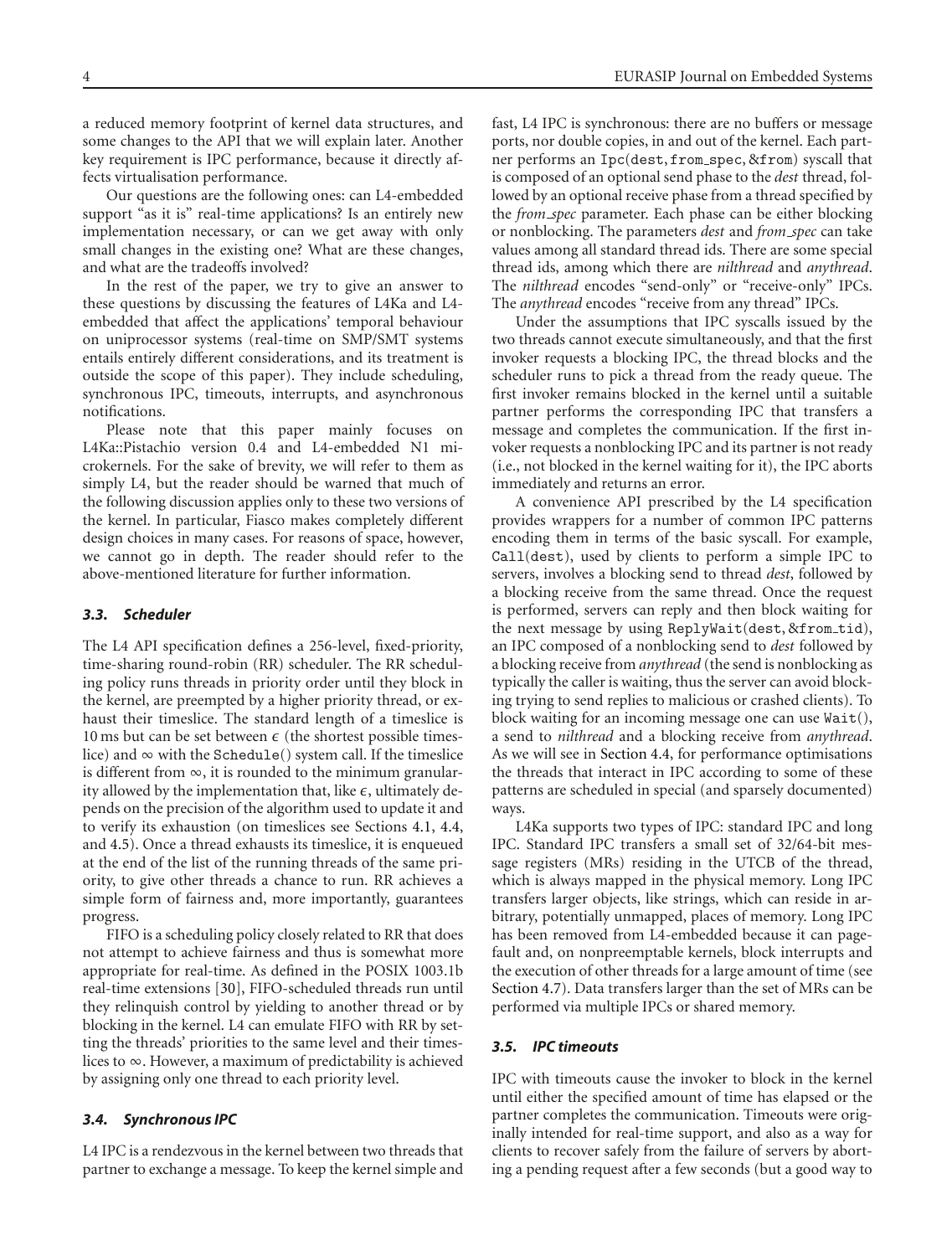determine suitable timeout values was never found). Timeouts are also used by the Sleep() convenience function, implemented by L4Ka as an IPC to the current thread that times out after the specified amount of microseconds. Since timeouts are a vulnerable point of IPC [31], they unnecessarily complicate the kernel, and more accurate alternatives can be implemented by a time server at user level, they have been removed from L4-embedded (Fiasco still has them, though).

## *3.6. User-level interrupt handlers*

L4 delivers a hardware interrupt as a synchronous IPC message to a normal user-level thread which registered with the kernel as the *handler thread* for that interrupt. The interrupt messages appear to be sent by special in-kernel *interrupt threads* set up by L4 at registration time, one per interrupt. Each interrupt message is delivered to exactly one handler, however a thread can be registered to handle different interrupts. The timer tick interrupt is the only one managed internally by L4.

The kernel handles an interrupt by masking it in the interrupt controller (IC), preempting the current thread, and performing a sequence of steps equivalent to an IPC Call() from the in-kernel interrupt thread to the user-level handler thread. The handler runs in user-mode with its interrupt disabled, but the other interrupts enabled, and thus it can be preempted by higher-priority threads, which possibly, but not necessarily, are associated with other interrupts. Finally, the handler signals that it finished servicing the request with a Reply() to the interrupt thread, that will then unmask the associated interrupt in the IC (see Section 4.7).

## *3.7. Asynchronous notification*

Asynchronous notification is a new L4 feature introduced in L4-embedded, not present in L4Ka. It is used by a sender thread to notify a receiver thread of an event. It is implemented via the IPC syscall because it needs to interact with the standard synchronous IPC (e.g., applications can wait with the same syscall for either an IPC or a notification). However, notification is neither blocking for the sender, nor requires the receiver to block waiting for the notification to happen. Each thread has 32 (64 on 64-bit systems) notification bits. The sender and the receiver must agree beforehand on the semantics of the event, and which bit signals it. When delivering asynchronous notification, L4 does not report the identity of the notifying thread: unlike in synchronous IPC, the receiver is only informed of the event.

# **4. L4 AND REAL-TIME SYSTEMS**

The fundamental abstractions and mechanisms provided by the L4 microkernel are implemented with data structures and algorithms chosen to achieve speed, compactness, and simplicity, but often disregarding other nonfunctional aspects, such as timeliness and predictability, which are critical for real-time systems.

In the following, we highlight the impact of some aspects of the L4 design and its implementations (mainly L4Ka and

TABLE 1: Timer tick periods.

| Version              | Architecture        | Timer tick $(\mu s)$ |
|----------------------|---------------------|----------------------|
| L4-embedded N1       | StrongARM           | 10 000               |
| L4-embedded N1       | <b>XScale</b>       | 5000                 |
| L4::Ka Pistachio 0.4 | Alpha               | 976                  |
| L4::Ka Pistachio 0.4 | AMD <sub>64</sub>   | 1953                 |
| L4::Ka Pistachio 0.4 | $IA-32$             | 1953                 |
| L4::Ka Pistachio 0.4 | PowerPC32           | 1953                 |
| L4::Ka Pistachio 0.4 | Sparc <sub>64</sub> | 2000                 |
| L4::Ka Pistachio 0.4 | PowerPC64           | 2000                 |
| L4::Ka Pistachio 0.4 | MIPS64              | 2000                 |
| L4::Ka Pistachio 0.4 | $IA-64$             | 2000                 |
| L4::Ka Pistachio 0.4 | StrongARM/XScale    | 10 000               |

L4-embedded, but also their ancestors), on the temporal behaviour of L4-based systems, and the degree of control that user-level software can exert over it in different cases.

## *4.1. Timer tick interrupt*

The timer tick is a periodic timer interrupt that the kernel uses to perform a number of time-dependent operations. On every tick, L4-embedded and L4Ka subtract the tick length from the remaining timeslice of the current thread and preempt it if the result is less than zero (see Algorithm 1). In addition, L4Ka also inspects the wait queues for threads whose timeout has expired, aborts the IPC they were blocked on and marks them as runnable. On some platforms L4Ka also updates the kernel internal time returned by the SystemClock() syscall. Finally, if any thread with a priority higher than the current one was woken up by an expired timeout, L4Ka will switch to it immediately.

Platform-specific code sets the timer tick at kernel initialisation time. Its value is observable (but not changeable) from user space in the SchedulePrecision field of the ClockInfo entry in the KIP. The current values for L4Ka and L4-embedded are in Table 1 (note that the periods can be trivially made uniform across platforms by editing the constants in the platform-specific configuration files).

In principle the timer tick is a kernel implementation detail that should be irrelevant for applications. In practice, besides consuming energy each time it is handled, its granularity influences in a number of observable ways the temporal behaviour of applications.

For example, the real-time programmer should note that, while the L4 API expresses the IPC timeouts, timeslices, and Sleep() durations in microseconds, their actual accuracy depends on the tick period. A timeslice of 2000 *μ*s lasts 2 ms on SPARC, PowerPC64, MIPS, and IA-64, nearly 3 ms on Alpha, nearly 4 ms on IA-32, AMD64, and PowerPC32, and finally 10 ms on StrongARM (but 5 ms in L4-embedded running on XScale). Similarly, the resolution of SystemClock() is equal to the tick period (1–10 ms) on most architectures, except for IA-32, where it is based on the time-stamp counter (TSC) register that increments with CPU clock pulses. Section 4.5 discusses other consequences.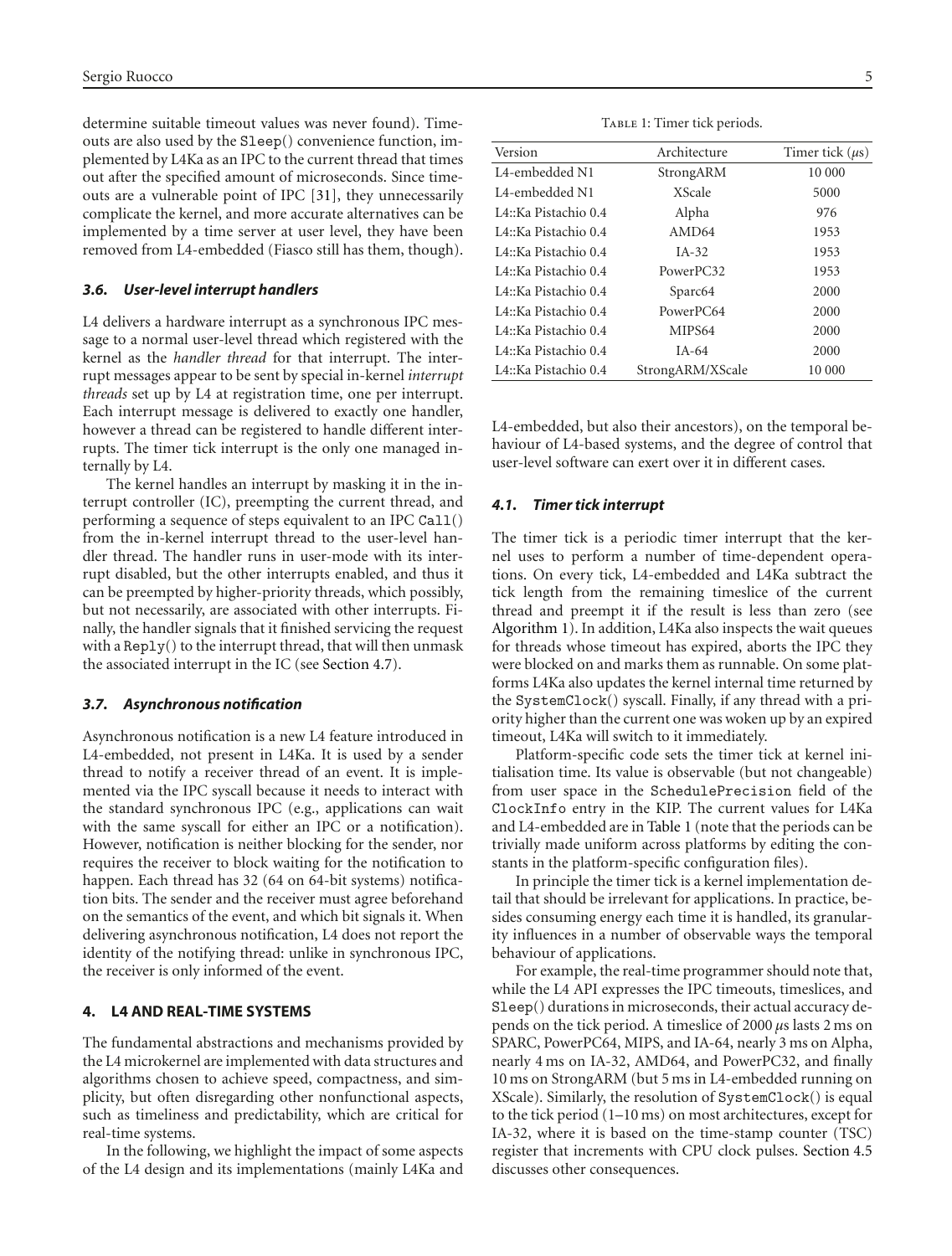```
void scheduler_t :: handle_timer_interrupt(){
...
 /∗ Check for not infinite timeslice and expired ∗/
 if ((current->timeslice length != 0) &&
  ((get prio queue(current)->current timeslice
       -= get timer tick length()) <= 0))
 {
  // We have end-of-timeslice.
  end_of_timeslice (current);
 }
...
```
Algorithm 1: L4 kernel/src/api/v4/schedule.cc.

Timing precision is an issue common to most operating systems and programming languages, as timer tick resolution used to be "good enough" for most time-based operating systems functions, but clearly is not for real-time and multimedia applications. In the case of L4Ka, a precise implementation would simply reprogram the timer for the earliest timeout or end-of-timeslice, or read it when providing the current time. However, if the timer I/O registers are located outside the CPU core, accessing them is a costly operation that would have to be performed in the IPC path each time a thread blocks with a timeout shorter than the current one (recent IA-32 processors have an on-core timer which is fast to access, but it is disabled when they are put in deeper sleep modes).

L4-embedded avoids most of these issues by removing support for IPC timeouts and the SystemClock() syscall from the kernel, and leaving the implementation of precise timing services to user level. This also makes the kernel faster by reducing the amount of work done in the IPC path and on each tick. Timer ticks consume energy, thus will likely be removed in future versions of L4-embedded, or made programmable based on the timeslice. Linux is recently evolving in the same direction [32]. Finally, malicious code can exploit easily-predictable timer ticks [33].

#### *4.2. IPC and priority-driven scheduling*

Being synchronous, IPC causes priority inversion in realtime applications programmed incorrectly, as described in the following scenario. A high-priority thread A performs IPC to a lower-priority thread B, but B is busy, so A blocks waiting for it to partner in IPC. Before B can perform the IPC that unblocks A, a third thread C with priority between A and B becomes ready, preempts B and runs. As the progress of A is impeded by C, which runs in its place despite having a lower priority, this is a case of *priority inversion*. Since priority inversion is a classic real-time bug, RTOSes contain special provisions to alleviate its effects [34]. Among them are priority inheritance (PI) and priority ceiling (PC), both discussed in detail by Liu [35]; note that the praise of PI is not unanimous: Yodaiken [36] discusses some cons.

The L4 research community investigated various alternatives to support PI. A naïve implementation would extend IPC and scheduling mechanisms to track temporary dependencies established during blocking IPCs from higher- to lower-priority threads, shuffle priorities accordingly, resume execution, and restore them once IPC completes. Since an L4-based system executes thousands of IPCs per second, the introduction of systematic support for PI would also impose a fixed cost on nonreal-time threads, possibly leading to a significant impact on overall system performance. Fiasco supports PI by extending L4's IPC and scheduling mechanisms to donate priorities through scheduling contexts that migrate between tasks that interact in IPC [28], but no quantitative evaluation of the overhead that this approach introduces is given.

Elphinstone [37] proposed an alternative solution based on statically structuring the threads and their priorities in such a way that a high-priority thread never performs a potentially blocking IPC with a lower-priority busy thread. While this solution fits better with the L4 static priority scheduler, it requires a special arrangement of threads and their priorities which may or may not be possible in all cases. To work properly in some corner cases this solution also requires keeping the messages on the incoming queue of a thread sorted by the static priority of their senders. Greenaway [38] investigated, besides scheduling optimisations, the costs of sorted IPC, finding that it is possible "...to implement priority-based IPC queueing with little effect on the performance of existing workloads."

A better solution to the problem of priority inversion is to encapsulate the code of each critical section in a server thread, and run it at the priority of the highest thread which may call it. Caveats for this solution are ordering of incoming calls to the server thread and some of the issues discussed in Section 4.4, but overall they require only a fraction of the cost of implementing PI.

# *4.3. Scheduler*

The main issue with the L4 scheduler is that it is hardwired both in the specification and in the implementation. While it is fine for most applications, sometimes it might be convenient to perform scheduling decisions at the user level [39], feed the scheduler with application hints, or replace it with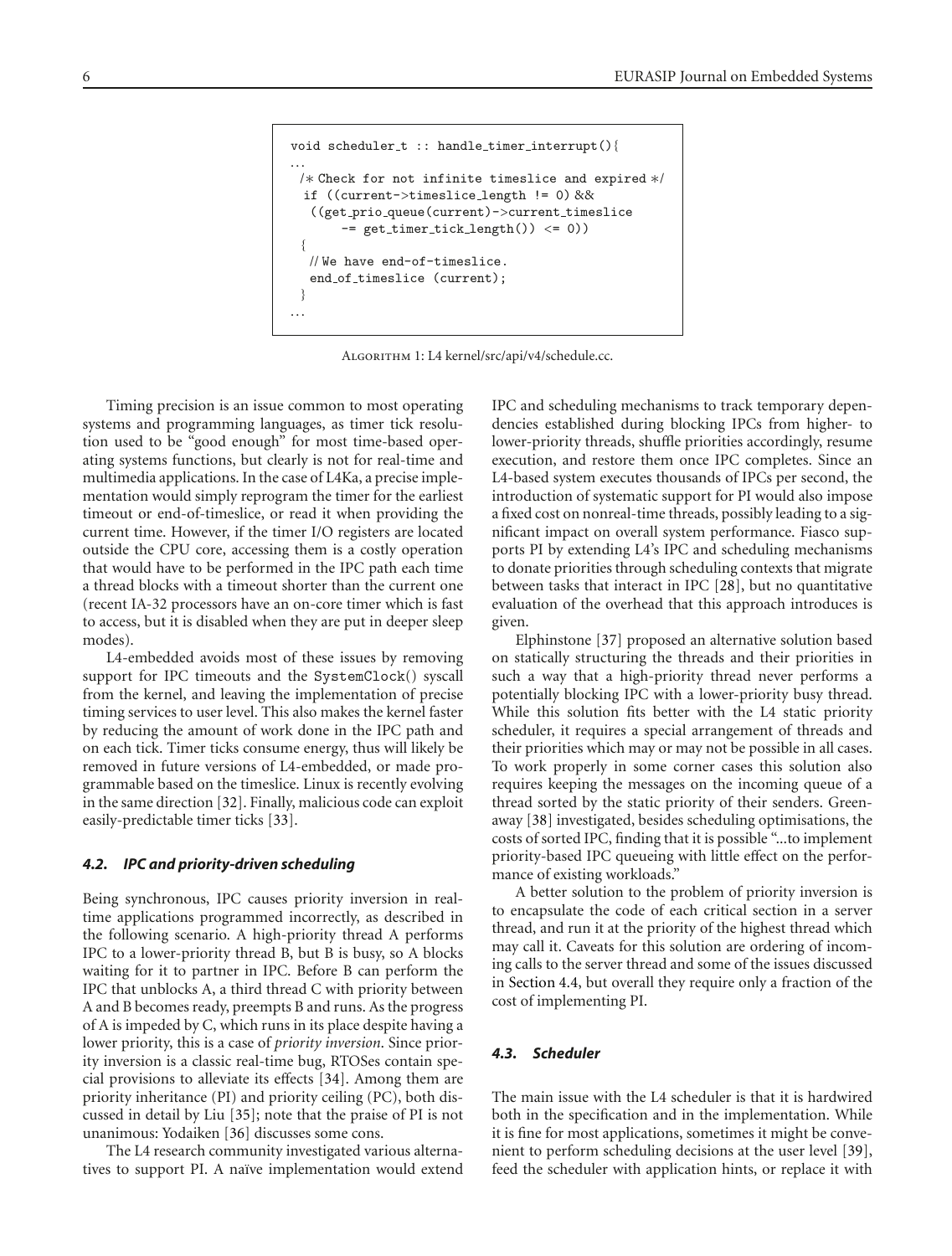different ones, for example, deadline-driven or time-driven. Currently the API does not support any of them.

Yet, the basic idea of microkernels is to provide applications with mechanisms and abstractions which are sufficiently expressive to build the required functionality at the user level. Is it therefore possible, modulo the priority inheritance issues discussed in Section 4.2, to perform prioritybased real-time scheduling only relying on the standard L4 scheduler? Yes, but only if two optimisations common across most L4 microkernel implementations are taken into consideration: the short-circuiting of the scheduler by the IPC path, and the simplistic implementation of timeslice donation. Both are discussed in the next two sections.

## *4.4. IPC and scheduling policies*

L4 invokes the standard scheduler to determine which thread to run next when, for example, the current thread performs a yield with the ThreadSwitch(nilthread) syscall, exhausts its timeslice, or blocks in the IPC path waiting for a busy partner. But a scheduling decision is also required when the partner is ready, and as a result at the end of the IPC more than one thread can run. Which thread should be chosen? A straightforward implementation would just change the state of the threads to runnable, move them to the ready list, and invoke the scheduler. The problem with this is that it incurs a significant cost along the IPC critical path.

L4 minimises the amount of work done in the IPC path with two complementary optimisations. First, the IPC path makes scheduling decisions without running the scheduler. Typically it switches directly to one of the ready threads according to policies that possibly, but not necessarily, take their priorities into account. Second, it marks as nonrunnable a thread that blocks in IPC, but defers its removal from the ready list to save time. The assumption is that it will soon resume, woken up by an IPC from its partner. When the scheduler eventually runs and searches the ready list for the highest-priority runnable thread, it also moves any blocked thread it encounters into the waiting queue. The first optimisation is called *direct process switch*, the second *lazy scheduling*; Liedke [17] provides more details.

Lazy scheduling just makes some queue operations faster. Except for some pathological cases analysed by Greenaway [38], lazy scheduling has only second-order effects on realtime behaviour, and as such we will not discuss it further. Direct process switch, instead, has a significant influence on scheduling of priority-based real-time threads, but since it is seen primarily as an optimisation to avoid running the scheduler, the actual policies are sparsely documented, and missing from the L4 specification. We have therefore analysed the different policies employed in L4-embedded and L4Ka, reconstructed the motivation for their existence (in some cases the policy, the motivation, or both, changed as L4 evolved), and summarised our findings in Table 2 and the following paragraphs. In the descriptions, we adopt this convention: "A" is the *current* thread, that sends to the *dest* thread "B" and receives from the *from* thread "C." The policy applied depends on the type of IPC performed:

- Send() at the end of a send-only IPC two threads can be run: the sender A or the receiver B; the current policy respects priorities and is cache-friendly, so it switches to B only if it has higher priority, otherwise continues with A. Since asynchronous notifications in L4 embedded are delivered via a send-only IPC, they follow the same policy: a waiting thread B runs only if it has higher priority than the notifier A, otherwise A continues.
- Receive() thread A that performs a receive-only IPC from C results in a direct switch to C.
- Call() client A which performs a call IPC to server B results in a direct switch of control to B.
- ReplyWait() server A that responds to client B, and at the same time receives the next request from client C, results in a direct switch of control to B only if it has a strictly higher priority than C, otherwise control switches to C.

Each policy meets a different objective. In Send() it strives to follow the scheduler policy: the highest priority thread runs — in fact it only approximates it, as sometimes A may *not* be the highest-priority runnable thread (a consequence of timeslice donation: see Section 4.5). L4/MIPS [40] was a MIPS-specific version of L4 now superseded by L4Ka and L4-embedded. In its early versions the policy for Send() was set to continue with the receiver B to optimise a specific OS design pattern used at the time; in later versions the policy changed to always continue with the sender A to avoid priority inversion.

In other cases, the policies at the two sides of the IPC cooperate to favour brief IPC-based thread interactions over the standard thread scheduling by running the ready IPC partner on the timeslice of the current thread (also for this see Section 4.5).

#### *Complex behaviour*

Complex behaviour can emerge from these policies and their interaction. As the IPC path copies the message from sender to receiver in the final part of the send phase, when B receives from an already blocked A, the IPC will first switch to A's context in the kernel. However, once it has copied the message, the control may or may not immediately go back to B. In fact, because of the IPC policies, what will actually happen depends on the type of IPC A is performing (send-only, or send+receive), which of its partners are ready, and their priorities.

A debate that periodically resurfaces in the L4 community revolves around the policy used for the ReplyWait() IPC (actually the policy applies to any IPC with a send phase followed by a receive phase, of which ReplyWait() is a case with special arguments). If both B and C can run at the end of the IPC, and they have the same priority, the current policy arbitrarily privileges C. One effect of this policy is that a loaded server, although it keeps servicing requests, it limits the progress of the clients who were served and could resume execution. A number of alternative solutions which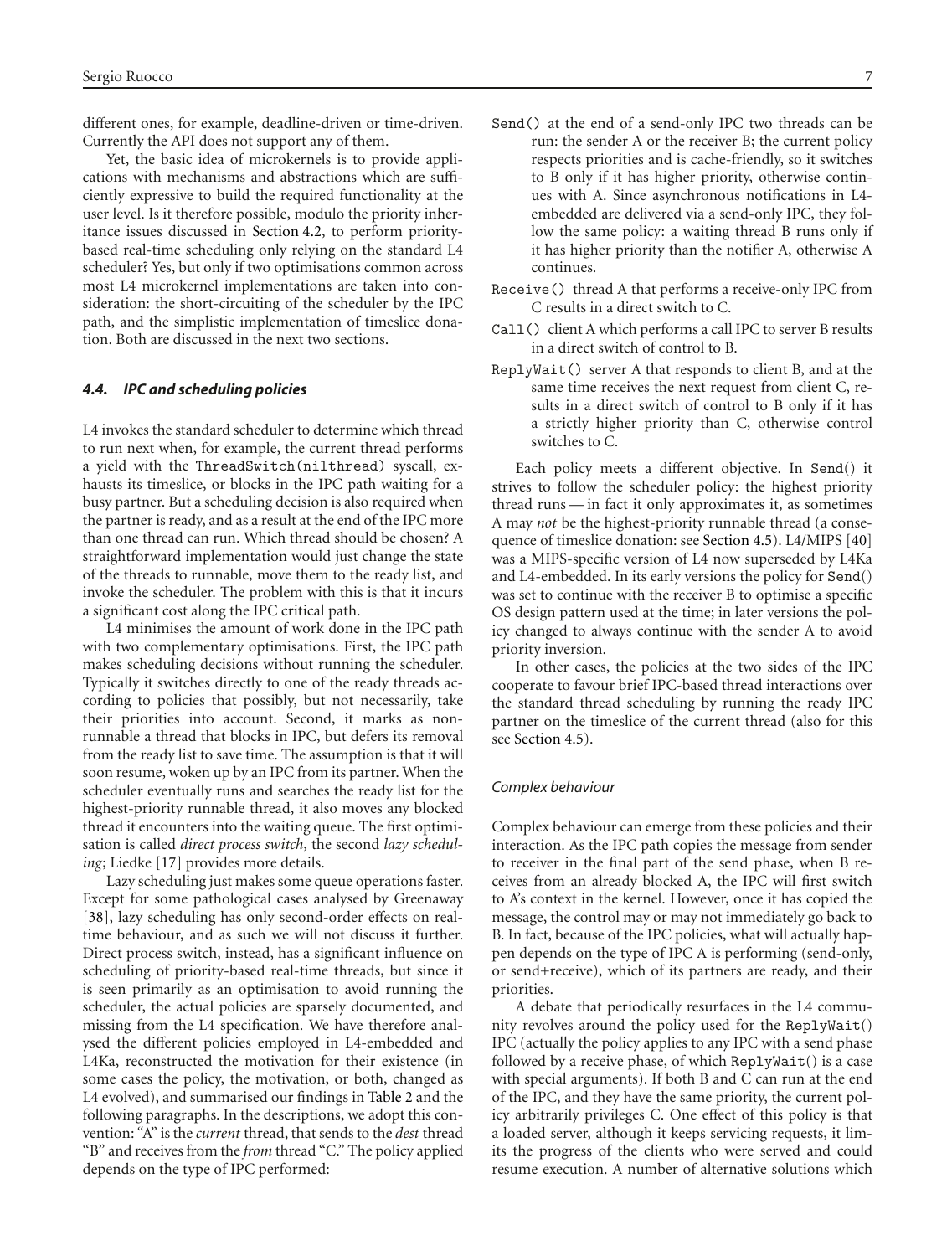| Situation                                | When/where applied                   | Scheduling policy       | $switch_to()$             |
|------------------------------------------|--------------------------------------|-------------------------|---------------------------|
| ThreadSwitch (to)                        | application syscall                  | timeslice donation      | $\mathsf{to}$             |
| ThreadSwitch (nilthread)                 | application syscall                  | scheduler               | (highest pri. ready)      |
| End of timeslice (typically 10 ms)       | timer tick handler runs scheduler    | scheduler               | (highest pri. ready)      |
| send(dest) blocks (no partner)           | ipc send phase runs scheduler        | scheduler               | (highest pri. ready)      |
| recv(from) blocks (no partner)           | ipc recv phase runs scheduler        | scheduler               | (highest pri. ready)      |
| send(dest) [Send()]                      | ipc send phase                       | direct process switch   | maxpri(current, dest)     |
| send(dest) [Send()] L4/MIPS              | ipc send phase                       | timeslice donation      | dest                      |
| send(dest) [Send()] L4/MIPS*             | ipc send phase                       | (arbitrary)             | current                   |
| $recv(from)$ [Receive()]                 | ipc recv phase                       | timeslice donation      | from                      |
| $send(dest) + recv(dest) [Call()]$       | ipc send phase                       | timeslice donation      | dest                      |
| send(dest)+recv(anythread) [ReplyWait()] | ipc recv phase                       | direct process switch   | maxpri (dest, anythread)* |
| send(dest)+recv(from)                    | ipc recv phase                       | direct process switch   | maxpri (dest, from)       |
| Kernel interrupt path                    | handle_interrupt()                   | direct process switch   | maxpri(current, handler)  |
| Kernel interrupt path                    | handle_interrupt $()^*$              | timeslice donation      | handler                   |
| Kernel interrupt path                    | irq_thread() completes Send()        | timeslice donation      | handler                   |
| Kernel interrupt path                    | irq_thread(), irq after Receive()    | (as handle.interrupt()) | (as handle_interrupt())   |
| Kernel interrupt path L4-embedded        | irq_thread(), no irq after Receive() | scheduler               | (highest pri. ready)      |
| Kernel interrupt path L4Ka               | irq_thread(), no irq after Receive() | direct process switch   | idle_thread               |
|                                          |                                      |                         |                           |

Table 2: Scheduling policies in general-purpose L4 microkernels (∗ = see text).

meet different requirements are under evaluation to be implemented in the next versions of L4-embedded.

## *Temporary priority inversion*

In the Receive() and Call() cases, if A has higher priority than C, the threads with intermediate priority between A and C will not run until C blocks, or ends its timeslice. Similarly, in the ReplyWait() case, if A has higher priority than the thread that runs (either B or C, say X), other threads with intermediate priority between them will not run until X blocks, or ends its timeslice. In all cases, if the intermediate threads have a chance to run before IPC returns control to A, they generate temporary priority inversion for A (this is the same real-time application bug discussed in Section 4.2).

# *Direct switch in QNX*

Notably, also the real-time OS QNX Neutrino performs a direct switch in synchronous IPCs when data transfer is involved [41]:

## Synchronous message passing

This inherent blocking synchronises the execution of the sending thread, since the act of requesting that the data be sent also causes the sending thread to be blocked and the receiving thread to be scheduled for execution. This happens without requiring explicit work by the kernel to determine which thread to run next (as would be the case with most other forms of IPC). Execution and data move directly from one context to another.

## *IPC fastpath*

Another optimisation of the L4 IPC is the *fastpath*, a handoptimised, architecture-specific version of the IPC path which can very quickly perform the simplest and most common IPCs: transfer untyped data in registers to a specific thread that is ready to receive (there are additional requirements to fulfill: for more details, Nourai [42] discusses in depth a fastpath for the MIPS64 architecture). More complex IPCs are routed to the standard IPC path (also called the *slowpath*) which handles all the cases and is written in C. The fastpath/slowpath combination does not affect real-time scheduling, except for making most of the IPCs faster (more on this in Section 4.6). However, for reasons of scheduling consistency, it is important that if the fastpath performs a scheduling decision, then it replicates the same policies employed in the slowpath discussed above and shown in Table 2.

## *4.5. Timeslice donation*

An L4 thread can donate the rest of its timeslice to another thread, performing the so-called *timeslice donation* [43]. The thread receiving the donation (recipient) runs briefly: if it does not block earlier, it runs ideally until the donor timeslice ends. Then the scheduler runs and applies the standard scheduling policy that may preempt the recipient and, for example, run another thread of intermediate priority between it and the donor which was ready to run since before the donation.

L4 timeslice donations can be explicit or implicit. Explicit timeslice donations are performed by applications with the ThreadSwitch(to tid) syscall. They were initially intended by Liedtke to support user-level schedulers, but never used for that purpose. Another use is in mutexes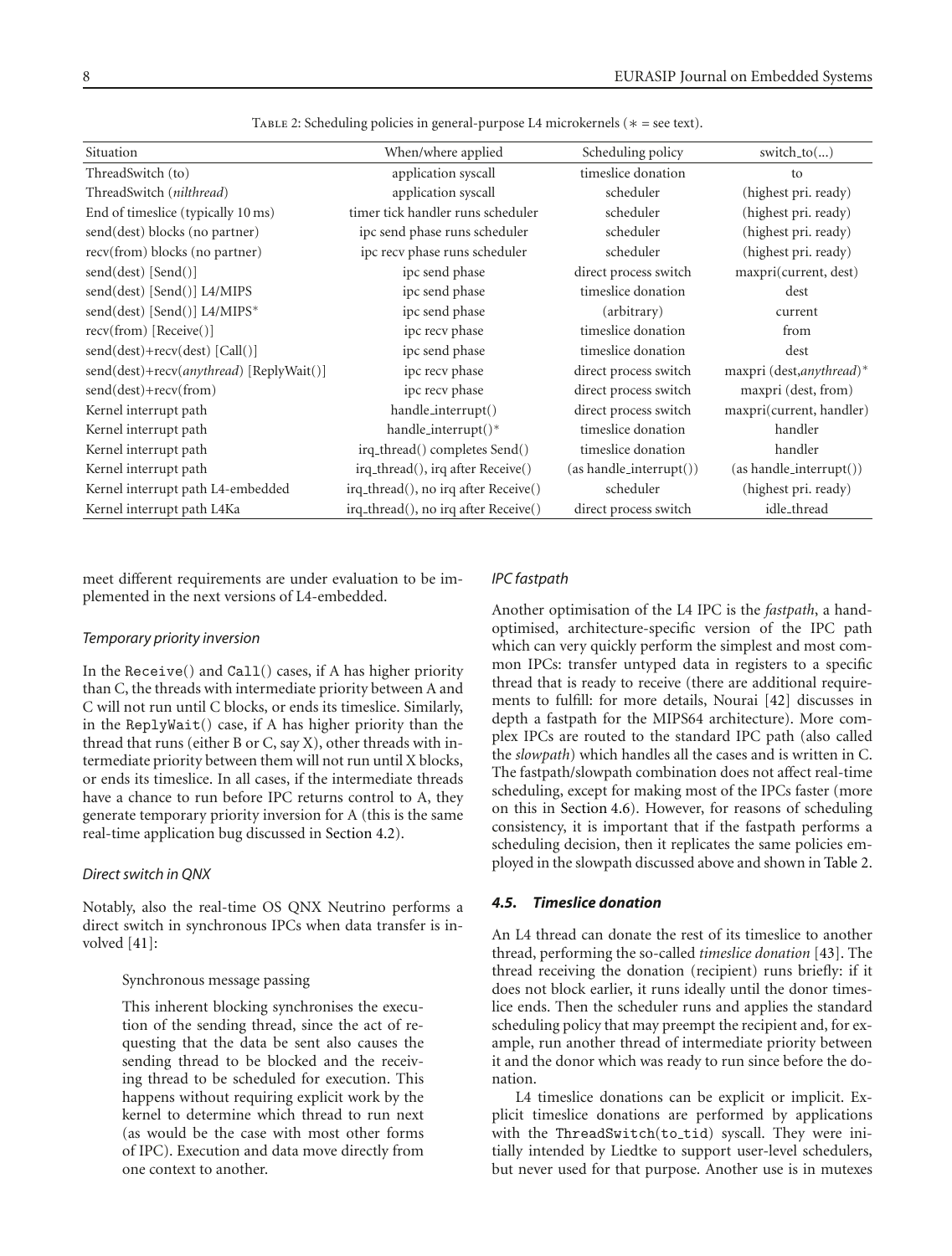

Figure 1: Raw IPC costs versus optimisations.

that — when contended — explicitly donate timeslices to their holder to speed-up the release of the mutex. Implicit timeslice donations happen in the kernel when the IPC path (or the interrupt path, see Section 4.7) transfers control to a thread that is ready to rendezvous. Note, however, that although implicit timeslice donation and direct process switch conflate in IPC, they have very different purposes. Direct process switch optimises scheduling in the IPC critical path. Timeslice donation favours threads interacting via IPC over standard scheduling. Table 2 summarises the instances of timeslice donation found in L4Ka and L4-embedded.

This is the theory. In practice, both in L4Ka and L4-embedded, a timeslice donation will *not* result in the recipient running for the rest of the donor timeslice. Rather, it will run *at least* until the next timer tick, and *at most* for *its own* timeslice, before it is preempted and normal scheduling is restored. The actual timeslice of the donor (including a timeslice of ∞) is not considered at all in determining how long the recipient runs.

This manifest deviation from what is stated both in the L4Ka and L4-embedded specifications [19] (and implied by the established term "timeslice donation") is due to a simplistic implementation of timeslice accounting. In fact, as discussed in Section 4.1 and shown in Algorithm 1, the scheduler function called by the timer tick handler simply decrements the timeslice of the current thread. It neither keeps track of the donation it may have received, nor does it propagate them in case donations are nested. In other words, what currently happens upon timeslice donation in L4Ka and L4 embedded is better characterised as a *limited timer tick donation*. The current terminology could be explained by earlier L4 versions which had timeslices and timerticks of coinciding lengths. Fiasco correctly donates timeslices at the price of a complex implementation [28] that we cannot discuss here for space reasons. Finally, Liedtke [44] argued that kernel fine-grained time measurement can be cheap.

The main consequence of timeslice donation is the temporary change of scheduling semantics (i.e., priorities are temporarily disregarded). The other consequences depend on the relative length of donor timeslices and timer tick. If both threads have a normal timeslice and the timer tick is set to the same value, the net effect is just about the same. If the timer tick is shorter than the donor timeslice, what gets donated is statistically much less, and definitely platformdependent (see Table 1). The different lengths of the donations on different platforms can resonate with particular durations of computations, and result in occasional large differences in performance which are difficult to explain. For example, the performance of I/O devices (that may deliver time-sensitive data, e.g., multimedia) decreases dramatically if the handlers of their interrupts are preempted before finishing and are resumed after a few timeslices. Whether this will happen or not can depend on the duration of a donation from a higher priority interrupt dispatcher thread. Different lengths of the donations can also conceal or reveal race conditions and priority inversions caused by IPC (see Section 4.4).

#### *4.6. IPC performance versus scheduling predictability*

As discussed in Sections 4.4 and 4.5, general-purpose L4 microkernels contain optimisations that complicate prioritydriven real-time scheduling. A natural question arises: how much performance is gained by these optimisations? Would it make sense to remove these optimisations in favour of priority-preserving scheduling? Elphinstone et al. [45], as a follow-up to [46] (subsumed by this paper), investigated the performance of L4-embedded (version 1.3.0) when both the direct switch (DS) and lazy scheduling (LQ, lazy queue manipulation) optimisations are removed, thus yielding a kernel which schedules threads strictly following their priorities. For space reasons, here we briefly report the findings, inviting the reader to refer to the paper for the rest of the details. Benchmarks have been run on an Intel XScale (ARM) PXA 255 CPU at 400 MHz.

Figure 1 shows the results of ping-pong, a tight loop between a client thread and server thread which exchange a fixed-length message. Unmod is the standard L4-embedded kernel with all the optimisations enabled, including the fastpath; the DS/LQ kernel has the same optimisations, except that, as the experimental scheduling framework, it lacks a fastpath implementation, in this and the subsequent kernels all IPCs are routed through the slowpath; the DS/EQ kernel performs direct switch and *eager* queuing (i.e., it disables lazy queuing). The FS/LQ and FS/EQ kernels perform *full scheduling* (i.e., *respect* priorities in IPC), and lazy and eager queuing, respectively. Application-level performance has been evaluated using the Re-aim benchmark suite run in a Wombat, Iguana/L4 system (see the paper for the full Re-Aim results and their analysis).

Apparently, the IPC "de-optimisation" gains scheduling predictability but reduces the raw IPC performance. However, its impact at the application level is limited. In fact, it has been found that "...the performance gains [due to the two optimisations] are modest. As expected, the overhead of IPC depends on its frequency. Removing the optimisations reduced [Re-aim] system throughput by 2.5% on average, 5%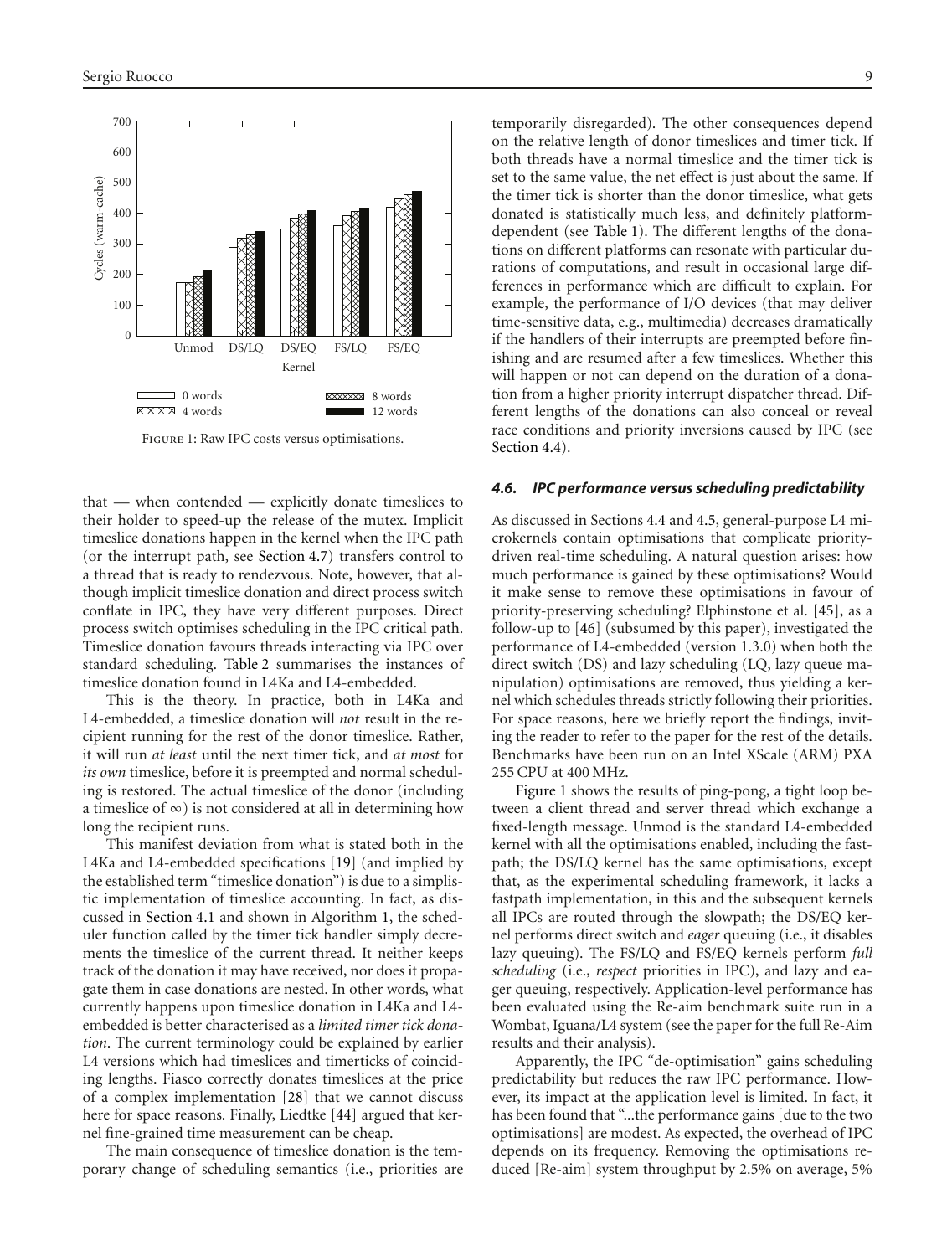in the worst case. Thus, the case for including the optimisations at the expense of real-time predictability is weak for the cases we examined. For much higher IPC rate applications, it might still be worthwhile." Summarising [45], it is possible to have a real-time friendly, general-purpose L4 microkernel without the issues caused by priority-unaware scheduling in the IPC path discussed in Section 4.4, at the cost of a moderate loss of IPC performance. Based on these findings, scheduling in successors of L4-embedded will be revised.

#### *4.7. Interrupts*

In general, the causes of interrupt-related glitches are the most problematic to find and are the most costly to solve. Some of them result from subtle interactions between how and when the hardware architecture generates interrupt requests and how and when the kernel or a device driver decides to mask, unmask or handle them. For these reasons, in the following paragraphs we first briefly summarise the aspects of interrupts critical for real-time systems. Then we show how they influence real-time systems architectures. Finally, we discuss the ways in which L4Ka and L4-embedded manage interrupts and their implications for real-time systems design.

#### *Interrupts and real-time*

In a real-time system, interrupts have two critical roles. First, when triggered by timers, they mark the passage of real-time and specific instants when time-critical operations should be started or stopped. Second, when triggered by peripherals or sensors in the environment, they inform the CPU of asynchronous events that require immediate consideration for the correct functioning of the system. Delays in interrupt handling can lead to jitter in time-based operations, missed deadlines, and the lateness or loss of time-sensitive data.

Unfortunately, in many general-purpose systems (e.g., Linux) both drivers and the kernel itself can directly or indirectly disable interrupts (or just pre-emption, which has a similar effect on time-sensitive applications) at unpredictable times, and for arbitrarily long times. Interrupts are disabled not only to maintain the consistency of shared data structures, but also to avoid deadlocks when taking spin locks and to avoid unbounded priority inversions in critical sections. Code that manipulates hardware registers according to strictly timed protocols should disable interrupts to avoid interferences.

## *Interrupts and system architecture*

In Linux, interrupts and device drivers can easily interfere with real-time applications. A radical solution to this problem is to interpose between the kernel and the hardware a layer of privileged software that manages interrupts, timers and scheduling. This layer, called "real-time executive" in Figure 2, can range from a interrupt handler to a full-fledged RTOS (see [47–50], among others) and typically provides a real-time API to run real-time applications at a priority higher than the Linux kernel, which runs, de-privileged, as a



Figure 2: (a) A typical real-time Linux system. (b) Wombat, Iguana OS, and L4.

low-priority thread. For obvious reasons, this is known as the *dual-kernel* approach. A disadvantage of some of these earlier real-time Linux approaches like RT-Linux and RTAI is that real-time applications seem (documentation is never very clear) to share their protection domain and privileges among themselves, with the real-time executive, or with Linux and its device drivers, leading to a complex and vulnerable system exposed to bugs in any of these subsystems.

L4-embedded, combined with the Iguana [51] embedded OS and Wombat [29] (virtualised Linux for Iguana) leads to a similar architecture (Figure 2(b)) but with full memory protection and control of privileges for all components enforced by the embedded OS and the microkernel itself. Although memory protection does not come for free, it has been already proven that a microkernel-based RTOS can support real-time Linux applications in separate address spaces at costs, in terms of interrupt delays and jitter, comparable to those of blocked interrupts and caches, costs that seem to be accepted by designers [27]. However the situation in the Linux field is improving. XtratuM overcomes the protection issue by providing instead "a memory map per OS, enabling memory isolation among different OSes" [48], thus an approach more similar to Figure 2(b). In a different effort, known as the *single-kernel* approach, the standard Linux kernel is modified to improve its real-time capabilities [52].

#### *L4 interrupts*

As introduced in Section 3.6, L4 converts all interrupts (but the timer tick) into IPC messages, which are sent to a userlevel thread which will handle them. The internal interrupt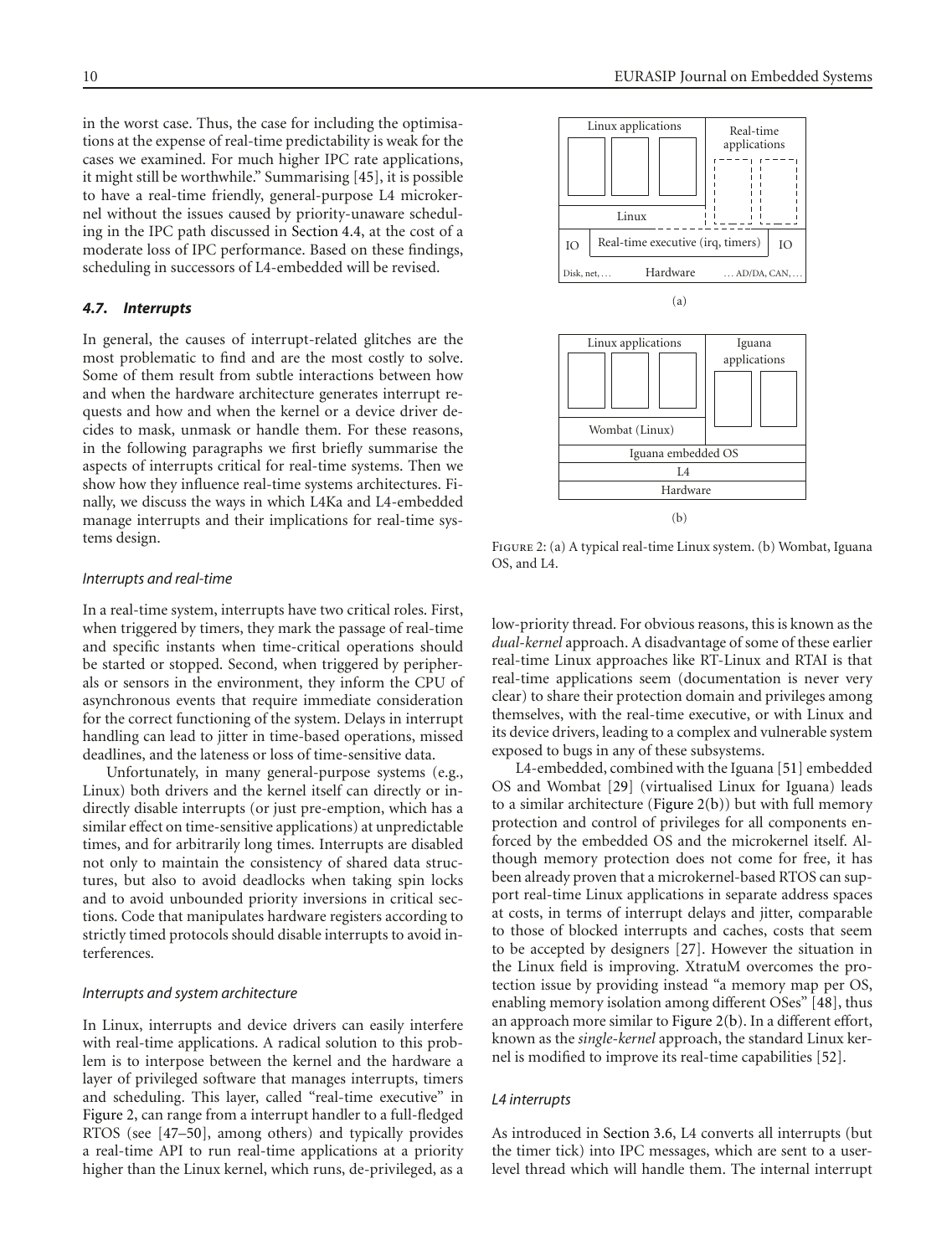path comprises three routines: the generic irq thread(), the generic handle interrupt(), and a low-level, platformspecific handler that manages the IC.

When L4 receives an interrupt, the platform-specific handler disables it in the IC and calls handle\_interrupt(), which creates an interrupt IPC message and, if the userlevel handler is not waiting for it, enqueues the message in the handler's message queue, marks the in-kernel interrupt thread as runnable (we will see its role shortly), and returns to the current (interrupted) thread. If instead the handler is waiting, and the current thread is an interrupt kernel thread or the idle thread, handle interrupt() switches directly to the handler, performing a *timeslice donation*. Finally, if the handler is waiting and the current thread was neither an interrupt thread nor the idle thread, it does *direct process switch* and switches to the handler only if it has higher priority than the current thread, otherwise it moves the interrupt thread in the ready queue, and switches to the current thread, like the IPC path does for a Send() (see Sections 4.4 and 4.5).

Each in-kernel interrupt thread (one for each IRQ line) executes  $irq\_thread()$ , a simple endless loop that performs two actions in sequence. It delivers a pending message to a user-level interrupt handler which became ready to receive, and then blocks waiting to receive its reply when it processed the interrupt. When it arrives, irq\_thread() re-enables the interrupt in the IC, marks itself halted and, if a new interrupt is pending, calls handle interrupt() to deliver it (which will suspend the interrupt thread and switch to the handler, if it is waiting). Finally, it yields to another ready thread (L4 embedded) or to the idle thread (L4Ka). In other words, the interrupt path *mimics* a Call() IPC. The bottom part of Table 2 summarises the scheduling actions taken by the interrupt paths of the L4Ka and L4-embedded microkernels.

#### *Advantages*

In L4-based systems, only the microkernel has the necessary privileges to enable and disable interrupts globally in the CPU and selectively in the interrupt controller. All user-level code, including drivers and handlers, has control only over the interrupts it registered for, and can disable them only either by simply not replying to an interrupt IPC message, or by deregistering altogether, but cannot mask any other interrupt or all of them globally (except by entering the kernel, which, in some implementations, e.g., L4Ka, currently disables interrupts).

An important consequence of these facts is that L4-based real-time systems do not need to trust drivers and handlers time-wise, since they cannot programmatically disable all interrupts or preemption. More importantly, at the user-level, mutual exclusion between a device driver and its interrupt handler can be done using concurrency-control mechanisms that do not disable preemption or interrupts like spin locks must do in the kernel. Therefore, user-level driver-handler synchronisations only have a *local* effect, and thus neither unpredictably perturb the timeliness of other components of the system, nor contribute to its overall latency.

Another L4 advantage is the unification of the scheduling of applications and interrupt handlers. Interrupts can negatively impact the timeliness of a system in different ways, but at least for the most common ones, L4 allows simple solutions which we discuss in the following.

A typical issue is the long-running handler, either because it is malicious, or simply badly written as is often the case. Even if it cannot disable interrupts, it can still starve the system by running as the highest-priority ready thread. A simple remedy to bound its effects is to have it scheduled at the same priority as other threads, if necessary tune its timeslice, and rely on L4's round-robin scheduling policy which ensures global progress (setting its priority lower than other threads would unfairly starve the device).

A second issue is that critical real-time threads must not be delayed by less important interrupts. In L4, low-priority handlers cannot defer higher priority threads by more than the time spent by the kernel to receive each user-registered interrupt once and queue the IPC message. Also the periodic timer tick interrupt contributes to delaying the thread, but for a bounded and reasonably small amount of time.

Consider finally a third common issue: thrashing caused by interrupt overload, where the CPU spends all its time handling interrupts and nothing else. L4 prevents this by design, since after an interrupt has been handled, it is the handler which decides if and when to handle the next pending interrupt, not the microkernel. In this case, even if the handler runs for too long because it has no provision for overload, it can still be throttled via scheduling as discussed above.

Notably, in all these cases it is not necessary to trust drivers and handlers to guarantee that interrupts will not disrupt in one way or another the timeliness of the system. In summary, running at user-level makes interrupt handlers and device drivers in L4-based systems *positively constrained*, in the sense that their behaviour — as opposed to the inkernel ones — cannot affect the OS and applications beyond what is allowed by the protection and scheduling policies set for the system.

#### *Disadvantages*

Interrupt handling in L4 has two drawbacks: latency and, in some implementations, a nonpreemptable kernel. The interrupt latency is defined as the time between when the interrupt is asserted by the peripheral and the first instruction of its handler is executed. The latency is slightly higher for L4 user-level handlers than for traditional in-kernel ones since even in the best-case scenario more code runs and an additional context switch is performed. Besides, even if thoroughly optimised, L4 (like Linux and many RTOSes) does not provide specific real-time guarantees (i.e., a firm upper bound in cycles), neither for its API in general, nor for its IPC in particular. That said, interrupt latency in L4 is bounded and "smaller" than normal IPC (as the interrupt IPC path is much simpler than the full IPC path).

Both kernel preemptability and latency in L4-embedded are currently considered by researchers and developers. The current implementation of L4Ka disables interrupts while in kernel mode. Since in the vast majority of cases the time spent in the kernel is very short, especially if compared to monolithic kernels, and preempting the kernel has about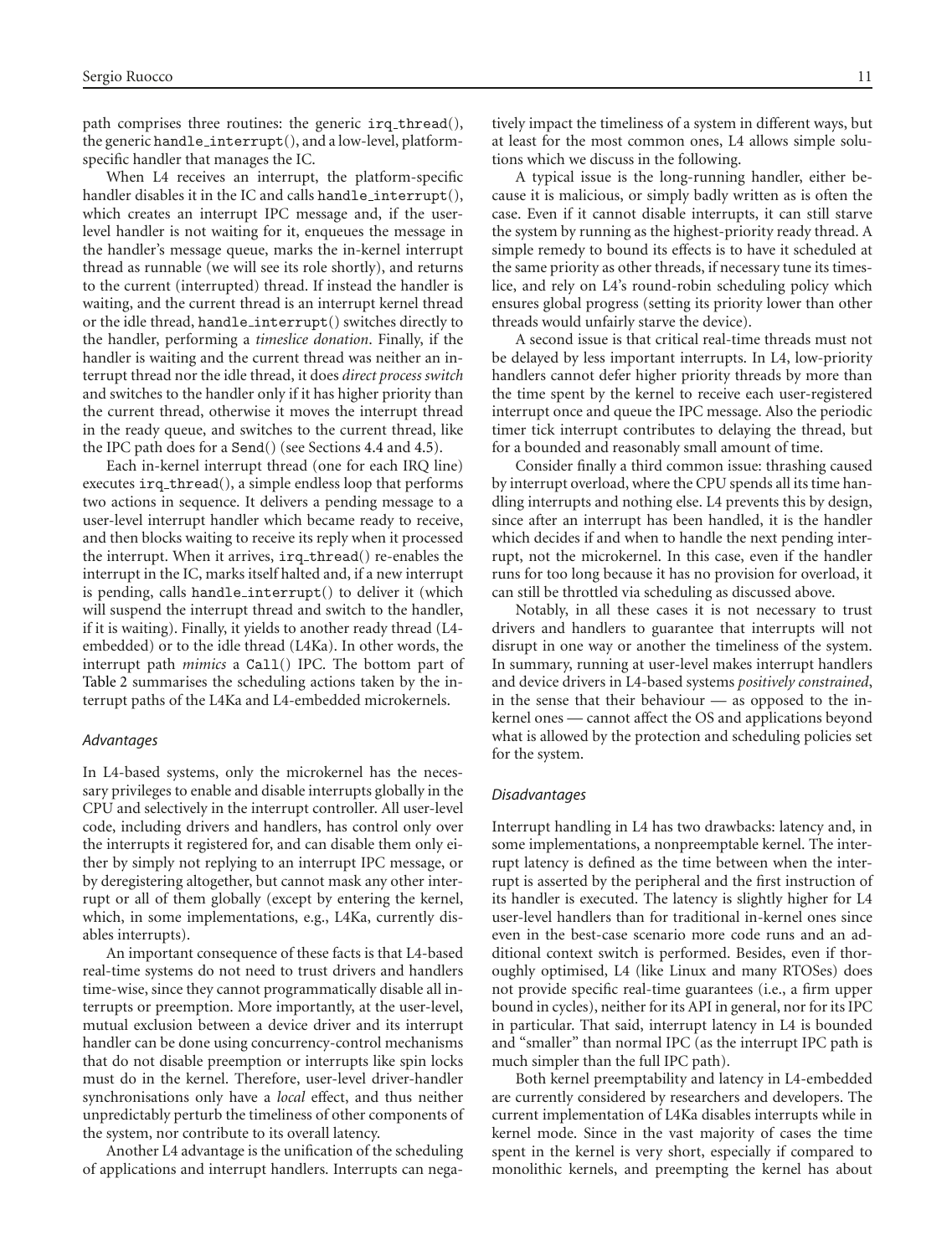the same cost as a fast system call, L4-embedded developers maintain that the additional complexity of making it *completely* preemptable is not justified.

However, the L4Ka kernel takes a very long time to "unmap" a set of deeply nested address spaces, and this increases both the interrupt and the preemption worst-case latencies. For this reason, in L4-embedded the virtual memory system has been reworked to move part of the memory management to user level, and introduce preemption points where interrupts are enabled in long-running kernel operations. Interestingly, also the Fiasco kernel implementation has a performance/preemptability tradeoff. It is located in the registersonly IPC path, which in fact runs with interrupts disabled and has explicit preemption points [53].

A notable advantage of a nonpreemptable kernel, or one with very few preemption points, is that it can be formally verified to be correct [20].

With respect to latency, Mehnert et al. [27] investigate the worst-case interrupt latency in Fiasco. An ongoing research project [54] aims, among other things, at precisely characterising the L4-embedded interrupt latency via a detailed timing analysis of the kernel. Finally, to give an idea of the interrupt latencies achieved with L4-embedded, work on the interrupt fast path (an optimised version of the interrupt IPC delivery path) for a MIPS 2000/3000-like superscalar CPU reduced the interrupt latency by a factor of 5, from 425 cycles for the original C version down to 79 cycles for the hand-optimised assembly version.

## *User-level real-time reflective scheduling*

The L4 interrupt subsystem provides a solid foundation for user-level real-time scheduling. For example, we exploited the features and optimisations of L4-embedded described in this paper to realise a *reflective* scheduler, a time-driven scheduler based on reflective abstractions and mechanisms that allow a system to perform *temporal reflection*, that is to explicitly model and control its temporal behaviour as an object of the system itself [55].

Since the reflective scheduler is time-driven, and to synchronise uses mutexes and asynchronous notifications, its correctness is not affected by direct process switch optimisation in the IPC path. Our implementation does not require any changes to the microkernel itself, and thus does not impact on its performance. On a 400 MHz XScale CPU it performs time-critical operations with both accuracy and precision of the order of microseconds [56]. To achieve this performance we implemented the reflective scheduler using a user-level thread always ready to receive the timer IPC, and with a priority higher than normal applications. In this configuration, L4 can receive the interrupt and perform a direct process switch from kernel mode to the user level thread without running the kernel scheduler. As a consequence, the latency of the reflective scheduler is low and roughly constant, and can be compensated. A simple closed-loop feedback calibration reduces it from 52–57 *μ*s to −4 – +3 *μ*s. For space reasons we cannot provide more details. Please find in Ruocco [56] the full source code of the scheduler and the

real-time video analysis application we developed to evaluate it.

# **5. CONCLUSIONS**

In this paper we discussed a number of aspects of L4 microkernels, namely L4-embedded and its general-purpose ancestor L4::Ka Pistachio, that are relevant for the design of real-time systems. In particular we showed why the optimisations performed in the IPC path complicate real-time scheduling. Fortunately, these optimisations can be removed with a small performance loss at application level, achieving real-time friendly scheduling in L4-embedded. Finally, we highlighted the advantages of the L4 interrupt subsystem for device drivers and real-time schedulers operating at the user level. Overall, although there is still work ahead, we believe that with few well-thought-out changes microkernels like L4-embedded can be used successfully as the basis of a significant class of real-time systems, and their implementation is facilitated by a number of design features unique to microkernels and the L4 family.

# **ACKNOWLEDGMENTS**

The author wants to thank Hal Ashburner, Peter Chubb, Dhammika Elkaduwe, Kevin Elphinstone, Gernot Heiser, Robert Kaiser, Ihor Kuz, Adam Lackorzynski, Geoffrey Lee, Godfrey van der Linden, David Mirabito, Gabriel Parmer, Stefan Petters, Daniel Potts, Marco Ruocco, Leonid Ryzhyk, Carl van Schaik, Jan Stoess, Andri Toggenburger, Matthew Warton, Julia Weekes, and the anonymous reviewers. Their feedback improved both the content and style of this paper.

# **REFERENCES**

- [1] National ICT Australia, *NICTA L4-embedded kernel reference manual version N1*, October 2005, http://ertos.nicta.com.au/ software/kenge/pistachio/latest/refman.pdf.
- [2] L4Ka Team, "L4Ka: pistachio kernel," http://l4ka.org/projects/ pistachio/.
- [3] P. S. Langston, "Report on the workshop on micro-kernels and other kernel architectures," April 1992, http://www.langston .com/Papers/uk.pdf.
- [4] J. Liedtke, "Towards real microkernels," *Communications of the ACM*, vol. 30, no. 9, pp. 70–77, 1996.
- [5] D. B. Golub, R. W. Dean, A. Forin, and R. F. Rashid, "UNIX as an application program," in *Proceedings of the Summer USENIX*, pp. 87–59, Anaheim, California, USA, June 1990.
- [6] J. Liedtke, "On *μ*-kernel construction," in *Proceedings of the 15th Symposium on Operating Systems Principles (SOSP '95)*, pp. 237–250, Copper Mountain, Colorado, USA, December 1995.
- [7] D. R. Engler, M. F. Kaashoek, and J. O'Toole Jr., "Exokernel: an operating system architecture for application-level resource management," in *Proceedings of the 15th Symposium on Operating Systems Principles (SOSP '95)*, pp. 251–266, Copper Mountain, Colorado, USA, December 1995.
- [8] I. M. Leslie, D. McAuley, R. Black, et al., "The design and implementation of an operating system to support distributed multimedia applications," *IEEE Journal on Selected Areas in Communications*, vol. 14, no. 7, pp. 1280–1296, 1996.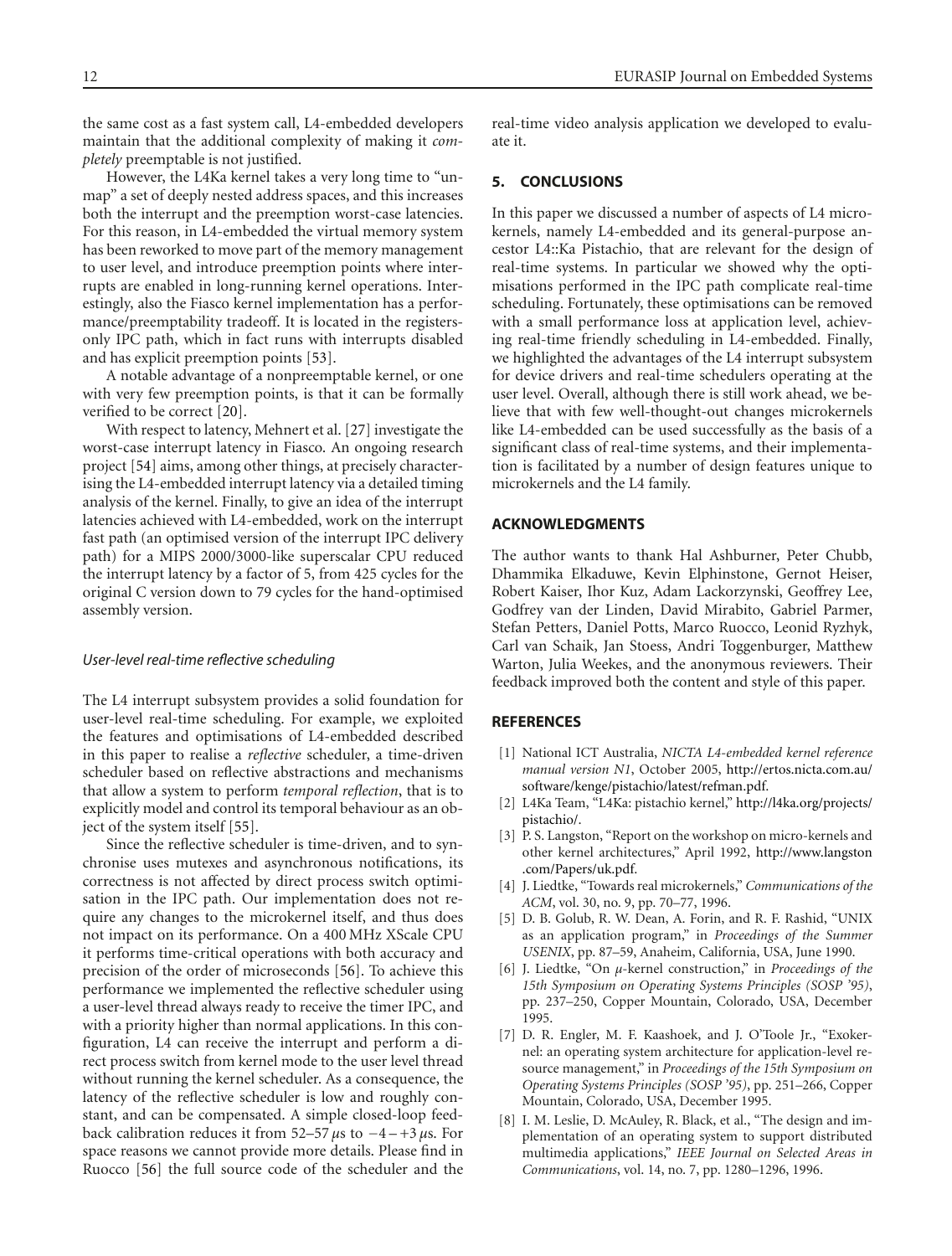- [9] D. R. Engler and M. F. Kaashoek, "Exterminate all operating system abstractions," in *Proceedings of the 5th Workshop on Hot Topics in Operating Systems (HotOS '95)*, pp. 78–85, Orcas Island, Washington, USA, May 1995.
- [10] J. Liedtke, "A persistent system in real use experience of the first 13 years," in *Proceedings of the 3rd International Workshop on Object Orientation in Operating Systems (IWOOOS '93)*, pp. 2–11, Asheville, North Carolina, USA, December 1993.
- [11] D. Hildebrand, "An architectural overview of QNX," in *Proceedings of the Workshop on Micro-Kernels and Other Kernel Architectures*, pp. 113–126, Berkeley, California, USA, 1992.
- [12] B. Leslie, P. Chubb, N. Fitzroy-Dale, et al., "User-level device drivers: achieved performance," *Journal of Computer Science and Technology*, vol. 20, no. 5, pp. 654–664, 2005.
- [13] T. P. Baker, A. Wang, and M. J. Stanovich, "Fitting Linux device drivers into an analyzable scheduling framework," in *Proceedings of the 3rd Workshop on Operating System Platforms for Embedded Real-Time Applications*, Pisa, Italy, July 2007.
- [14] D. Engler, *The Exokernel operating system architecture*, Ph.D. thesis, Massachusetts Institute of Technology, Cambridge, Massachussets, USA, 1999.
- [15] J. Kamada, M. Yuhara, and E. Ono, "User-level realtime scheduler exploiting kernel-level fixed priority scheduler," in *Proceedings of the International Symposium on Multimedia Systems*, Yokohama, Japan, March 1996.
- [16] J. Liedtke, "*μ*-kernels must and can be small," in *Proceedings of the 15th International Workshop on Object Orientation in Operating Systems (IWOOOS '96)*, pp. 152–161, Seattle, Washington, USA, October 1996.
- [17] J. Liedtke, "Improving IPC by kernel design," in *Proceedings of the 14th Symposium on Operating Systems Principles (SOSP '03)*, pp. 175–188, Asheville, North Carolina, USA, December 2003.
- [18] G. Gray, M. Chapman, P. Chubb, D. Mosberger-Tang, and G. Heiser, "Itanium — a system implementor's tale," in *Proceedings of the USENIX Annual Technical Conference (ATEC '05)*, pp. 265–278, Anaheim, California, USA, April 2005.
- [19] L4 headquarters, "L4 kernel reference manuals," June 2007, http://l4hq.org/docs/manuals/.
- [20] G. Klein, M. Norrish, K. Elphinstone, and G. Heiser, "Verifying a high-performance micro-kernel," in *Proceedings of the 7th Annual High-Confidence Software and Systems Conference*, Baltimore, Maryland, USA, May 2007.
- [21] R. Kaiser and S. Wagner, "Evolution of the PikeOS microkernel," in *Proceedings of the 1st International Workshop on Microkernels for Embedded Systems (MIKES '07)*, Sydney, Australia, March 2007.
- [22] H. Härtig and M. Roitzsch, "Ten years of research on L4-based real-time systems," in *Proceedings of the 8th Real-Time Linux Workshop*, Lanzhou, China, 2006.
- [23] M. Hohmuth, "The Fiasco kernel: requirements definition," Tech. Rep. TUD-FI98-12, Technische Universität Dresden, Dresden, Germany, December 1998.
- [24] M. Hohmuth and H. Härtig, "Pragmatic nonblocking synchronization for real-time systems," in *Proceedings of the USENIX Annual Technical Conference*, pp. 217–230, Boston, Massachussets, USA, June 2001.
- [25] H. Härtig, R. Baumgartl, M. Borriss, et al., "DROPS: OS support for distributed multimedia applications," in *Proceedings of the 8th ACM SIGOPS European Workshop on Support for Composing Distributed Applications*, pp. 203–209, Sintra, Portugal, September 1998.
- 
- [26] C. J. Hamann, J. Löser, L. Reuther, S. Schönberg, J. Wolter, and H. Härtig, "Quality-assuring scheduling — using stochastic behavior to improve resource utilization," in *Proceedings of the 22nd IEEE Real-Time Systems Symposium (RTSS '01)*, pp. 119–128, London, UK, December 2001.
- [27] F. Mehnert, M. Hohmuth, and H. Härtig, "Cost and benefit of separate address spaces in real-time operating systems," in *Proceedings of the 23rd IEEE Real-Time Systems Symposium (RTSS '02)*, pp. 124–133, Austin, Texas, USA, December, 2002.
- [28] U. Steinberg, J. Wolter, and H. Härtig, "Fast component interaction for real-time systems," in *Proceedings of the Euromicro Conference on Real-Time Systems (ECRTS '05)*, pp. 89–97, Palma de Mallorca, Spain, July 2005.
- [29] B. Leslie, C. van Schaik, and G. Heiser, "Wombat: a portable user-mode Linux for embedded systems," in *Proceedings of the 6th Linux Conference*, Canberra, Australia, April 2005.
- [30] ISO/IEC, *The POSIX 1003.1 Standard*, 1996.
- [31] J. S. Shapiro, "Vulnerabilities in synchronous IPC designs," in *Proceedings of the IEEE Symposium on Security and Privacy*, pp. 251–262, Oakland, California, USA, May 2003.
- [32] S. Siddha, V. Pallipadi, and A. Van De Ven, "Getting maximum mileage out of tickless," in *Proceedings of the Ottawa Linux Symposium*, Ottawa, Canada, June 2007.
- [33] D. Tsafrir, Y. Etsion, and D. G. Feitelson, "Secretly monopolizing the CPU without superuser privileges," in *Proceedings of the 16th USENIX Security Symposium*, Boston, Massachussets, USA, April 2007.
- [34] Mike Jones, "What really happened on Mars Rover Pathfinder," *The Risks Digest*, vol. 19, no. 49, 1997, based on David Wilner's keynote address of 18th IEEE Real-Time Systems Symposium (RTSS '97), December, 1997, San Francisco, California, USA. http://research.microsoft.com/∼mbj/ Mars\_Pathfinder/.
- [35] J. W. S. Liu, *Real-Time Systems*, Prentice-Hall, Upper Saddle River, New Jersey, USA, 2000.
- [36] V. Yodaiken, "Against priority inheritance," http://www .yodaiken.com/papers/inherit.pdf.
- [37] K. Elphinstone, "Resources and priorities," in *Proceedings of the 2nd Workshop on Microkernels and Microkernel-Based Systems*, K. Elphinstone, Ed., Lake Louise, Alta, Canada, October 2001.
- [38] D. Greenaway, "From 'real fast' to real-time: quantifying the effects of scheduling on IPC performance," B. Sc. thesis, School of Computer Science and Engineering, The University of New South Wales, Sydney, Australia, 2007.
- [39] J. Stoess, "Towards effective user-controlled scheduling for microkernel-based systems," *Operating Systems Review*, vol. 41, no. 4, pp. 59–68, 2007.
- [40] G. Heiser, "Inside L4/MIPS anatomy of a high-performance microkernel," Tech. Rep. 2052, School of Computer Science and Engineering, The University of New South Wales, Sydney, Australia, 2001.
- [41] QNX Neutrino IPC, http://www.qnx.com/developers/docs/ 6.3.0SP3/neutrino/sys arch/kernel.html#NTOIPC.
- [42] A. Nourai, "A physically-addressed L4 kernel," B. Eng. thesis, School of Computer Science & Engineering, The University of New South Wales, Sydney, Australia, 2005, http://www .disy.cse.unsw.edu.au/.
- [43] B. Ford and S. Susarla, "CPU inheritance scheduling," in *Proceedings of the 2nd USENIX Symposium on Operating Systems Design and Implementation (OSDI '96)*, pp. 91–105, Seattle, Washington, USA, October 1996.